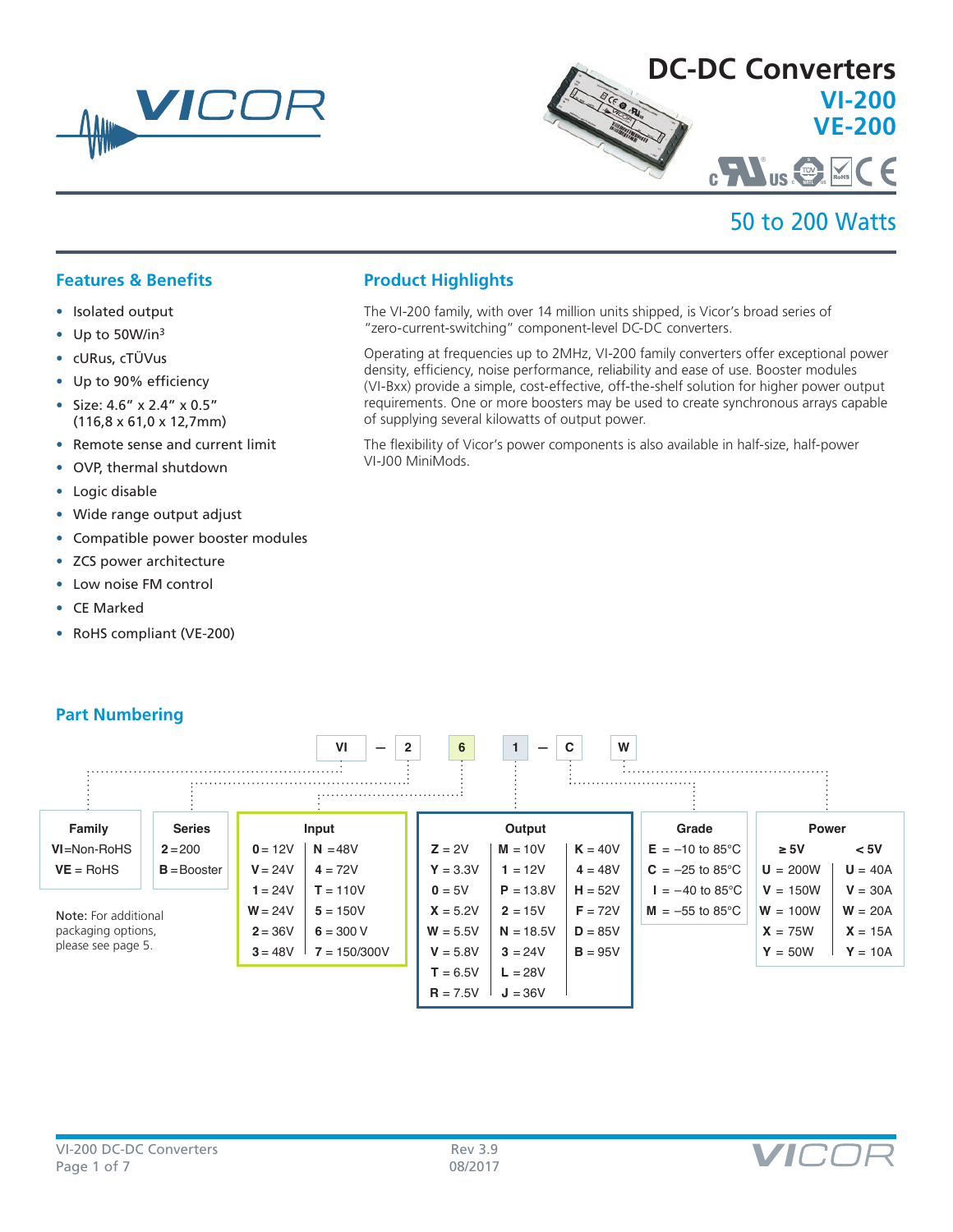## **Maximum Power Available for VI-2xx-xx [a]**

|                         | <b>Input</b>       |               |                              |                              | Output               |          |        |                                |        |        |        |             |                |                                                        |                                              |                               |        |        |        |                |        |                          |                          |                          |                          |
|-------------------------|--------------------|---------------|------------------------------|------------------------------|----------------------|----------|--------|--------------------------------|--------|--------|--------|-------------|----------------|--------------------------------------------------------|----------------------------------------------|-------------------------------|--------|--------|--------|----------------|--------|--------------------------|--------------------------|--------------------------|--------------------------|
|                         | Low                |               |                              | $V_{\text{OUT}}$ Designators |                      |          |        |                                |        |        |        |             |                |                                                        |                                              |                               |        |        |        |                |        |                          |                          |                          |                          |
| Voltage<br>Nom. (Range) | Line<br>75%<br>Max | Transient [b] | Designators<br>$\bar{\zeta}$ | $\sim$                       | $\infty$<br>$\infty$ | LO       | 5.2    | $\mathsf{L}\cap$<br>$\sqrt{ }$ | 5.8    | 6.5    | 7.5    | $\supseteq$ | $\overline{c}$ | $\infty$<br>$\overline{m}$<br>$\overline{\phantom{0}}$ | $\mathsf{L}\cap$<br>$\overline{\phantom{0}}$ | LN<br>$\frac{\infty}{\infty}$ | 24     | 28     | 36     | $\overline{Q}$ | $48$   | 52                       | $\overline{7}$           | 85                       | 95                       |
|                         | Power              |               |                              | Z                            | Y                    | $\bf{0}$ | X      | W                              | V      | т      | R      | M           | 1              | P                                                      | $\overline{2}$                               | N                             | 3      | L      |        | K              | 4      | н                        | F                        | D                        | B                        |
| $12(10-20)$             | n/a                | 22            | $\mathbf{0}$                 | X                            | X                    | X        | X      | X                              | X      | X      | X      | X           | X              | X                                                      | X                                            | X                             | X      | X      | X      | X              | X      | X                        | X                        | X                        | $\times$                 |
| $24(10 - 36)$           | n/a                | n/a           | $\mathsf{V}$                 | $\overline{\phantom{a}}$     | X                    | Υ        | Υ      | Υ                              | Υ      | Y      | X      | X           | X              | X                                                      | X                                            | X                             | X      | X      | X      | X              | X      | $\overline{\phantom{a}}$ | $- -$                    | $\sim$ $\sim$            | $\overline{\phantom{a}}$ |
| $24(21 - 32)$           | 18                 | 36            | $\mathbf{1}$                 | $\cup$                       | U                    | U        | U      | U                              | U      | $\vee$ | $\vee$ | U           | U              | U                                                      | U                                            | U                             | U      | $\cup$ | U      | U              | U      | U                        | U                        | U                        | U                        |
| $24(18 - 36)$           | n/a                | n/a           | W                            | $\vee$                       | $\vee$               | V        | $\vee$ | V                              | $\vee$ | W      | W      | $\vee$      | V              | V                                                      | $\vee$                                       | $\vee$                        | $\vee$ | $\vee$ | $\vee$ | V              | $\vee$ | $\vee$                   | $\vee$                   | $\vee$                   | $\vee$                   |
| $36(21 - 56)$           | 18                 | 60            | $\overline{2}$               | W                            | $\vee$               | W        | W      | W                              | W      | W      | W      | W           | W              | W                                                      | W                                            | W                             | W      | W      | W      | W              | W      | W                        | $\sim$ $\sim$            | $\sim$ $\sim$            | $\overline{\phantom{a}}$ |
| $48(42-60)$             | 36                 | 72            | 3                            | $\cup$                       | U                    | $\cup$   | U      | $\cup$                         | $\cup$ | U      | $\cup$ | $\cup$      | $\cup$         | U                                                      | $\cup$                                       | $\cup$                        | U      | $\cup$ | $\cup$ | U              | U      | $\cup$                   | $\cup$                   | $\cup$                   | $\cup$                   |
| $48(36-76)$             | n/a                | n/a           | $\mathbf N$                  | U                            | U                    | U        | U      | U                              | U      | U      | U      | U           | U              | U                                                      | U                                            | U                             | U      | U      | U      | U              | U      | U                        | U                        | U                        | U                        |
| $72(55 - 100)$          | 45                 | 110           | $\overline{4}$               | $\vee$                       | U                    | U        | U      | U                              | U      | V      | $\vee$ | U           | U              | U                                                      | U                                            | U                             | U      | U      | U      | $\cup$         | U      | U                        | U                        | $\cup$                   | $\cup$                   |
| $110(66 - 160)$         | n/a                | n/a           | T.                           | $\vee$                       | $\vee$               | V        | $\vee$ | V                              | $\vee$ | W      | W      | $\vee$      | $\vee$         | $\vee$                                                 | V                                            | $\vee$                        | $\vee$ | $\vee$ | V      | V              | V      | $\vee$                   | $\vee$                   | $\overline{\phantom{a}}$ | $\overline{\phantom{a}}$ |
| $150(100 - 200)$        | 85 [c]             | 215           | 5                            | $\cup$                       | U                    | $\vee$   | V      | $\vee$                         | $\vee$ | $\vee$ | $\vee$ | U           | $\cup$         | U                                                      | U                                            | $\cup$                        | U      | U      | U      | U              | U      | U                        | U                        | $\cup$                   | $\cup$                   |
| $150(100 - 375)$        | n/a                | n/a           | $\overline{7}$               | W                            | W                    | Y        | Υ      | Υ                              | Υ      | W      | W      | W           | W              | W                                                      | W                                            | W                             | W      | W      | W      | W              | W      | W                        | $\overline{\phantom{a}}$ | $\sim$ $\sim$            | $\overline{\phantom{a}}$ |
| $300(200 - 400)$        | 170 [d]            | 425           | 6                            | $\cup$                       | U                    | U        | U      | U                              | U      | $\vee$ | $\vee$ | U           | U              | U                                                      | U                                            | U                             | U      | U      | U      | $\cup$         | U      | U                        | U                        | $\cup$                   | $\cup$                   |

[a] For additional output power, "booster" modules are available. (VI-Bxx-xx).

<sup>[b]</sup> Transient voltage for 1 second.

<sup>[c]</sup> 12V<sub>OUT</sub>, 13.8V<sub>OUT</sub>, 15V<sub>OUT</sub>, 200W models are limited to 90V<sub>DC</sub>.<br><sup>[d]</sup> 15V<sub>OUT</sub>, 200W models are limited to 185V<sub>DC</sub>.

## **Converter Specifications**

(Typical at  $T_{BP} = 25^{\circ}C$ , nominal line and 75% load, unless otherwise specified.)

#### **Input Specifications**

|                                          | VI-200 E-Grade |                                                 |     |            | VI-200 C-, I-, M-Grade                          |                      |                 |                                  |
|------------------------------------------|----------------|-------------------------------------------------|-----|------------|-------------------------------------------------|----------------------|-----------------|----------------------------------|
| <b>Parameter</b>                         | Min            | Typ                                             | Max | <b>Min</b> | <b>Typ</b>                                      | <b>Max</b>           | <b>Units</b>    | <b>Test</b><br><b>Conditions</b> |
| Inrush charge                            |                | $120 \times 10^{-6}$                            |     |            | $120 \times 10^{-6}$                            | $200 \times 10^{-6}$ | Coulombs        | Nominal line                     |
| Input reflected<br>ripple current $-$ pp |                | 10%                                             |     |            | 10%                                             |                      | <sup>I</sup> IN | Nominal line,<br>full load       |
| Input ripple                             |                | 25+20 Log $\left(\frac{V_{IN}}{V_{OUT}}\right)$ |     |            | 30+20 Log $\left(\frac{V_{IN}}{V_{OUT}}\right)$ |                      | dB              | 120Hz,<br>nominal line           |
| rejection                                |                |                                                 |     |            | 20+20 Log $\left(\frac{V_{IN}}{V_{OUT}}\right)$ |                      | dB              | 2400Hz,<br>nominal line          |
| No load power<br>dissipation             |                | 1.35                                            | 2   |            | 1.35                                            | $\overline{2}$       | Watts           |                                  |

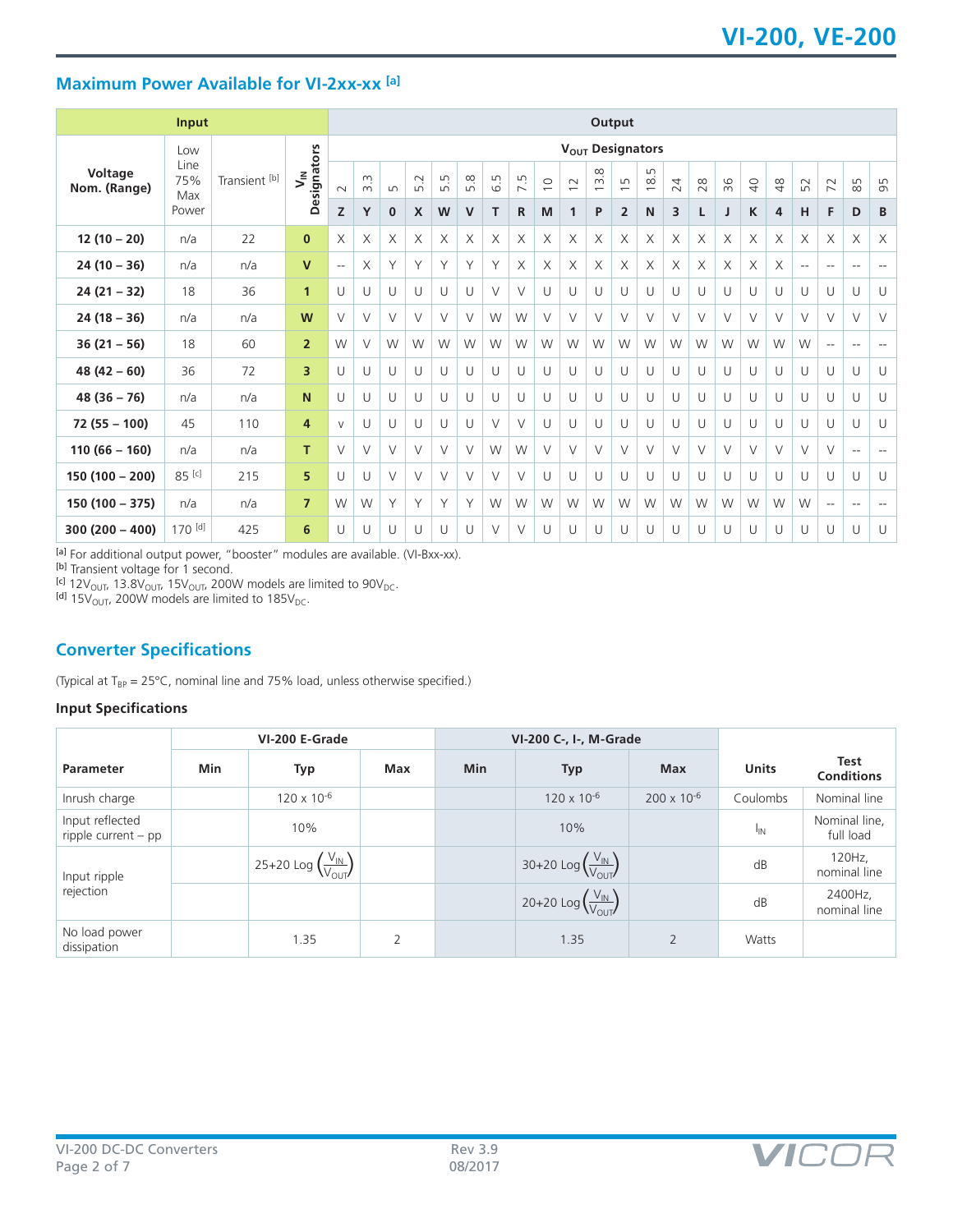## **Converter Specifications (Cont.)**

(Typical at  $T_{BP} = 25^{\circ}$ C, nominal line and 75% load, unless otherwise specified.)

#### **Output Characteristics**

|                                         |      | VI-200 E-Grade |       |            | VI-200 C-, I-, M-Grade |            |                        |                                  |
|-----------------------------------------|------|----------------|-------|------------|------------------------|------------|------------------------|----------------------------------|
| <b>Parameter</b>                        | Min  | <b>Typ</b>     | Max   | <b>Min</b> | <b>Typ</b>             | <b>Max</b> | <b>Units</b>           | <b>Test</b><br><b>Conditions</b> |
| Setpoint accuracy                       |      | $1\%$          | 2%    |            | 0.5%                   | $1\%$      | <b>V<sub>NOM</sub></b> |                                  |
| Load/line<br>regulation                 |      |                | 0.5%  |            | 0.05%                  | 0.2%       | $V_{\text{NOM}}$       | LL to HL, 10%<br>to Full Load    |
| Load/line<br>regulation                 |      |                | $1\%$ |            | 0.2%                   | 0.5%       | V <sub>NOM</sub>       | LL to HL, No<br>Load to 10%      |
| Output<br>temperature drift             |      | 0.02           |       |            | 0.01                   | 0.02       | % / °C                 | Over rated<br>temp.              |
| Long term drift                         |      | 0.02           |       |            | 0.02                   |            | %/1K hours             |                                  |
| Output ripple - pp:<br>2V, 3.3V         |      |                | 150   |            | 60                     | 100        | mV                     | 20MHz<br>bandwidth               |
| 5V                                      |      |                | 5%    |            | 2%                     | 3%         | V <sub>NOM</sub>       | 20MHz<br>bandwidth               |
| $10 - 95V$                              |      |                | 3%    |            | 0.75%                  | 1.5%       | V <sub>NOM</sub>       | 20MHz<br>bandwidth               |
| Trim range [a]                          | 50%  |                | 110%  | 50%        |                        | 110%       | <b>V<sub>NOM</sub></b> |                                  |
| Total<br>remote sense<br>compensation   | 0.5  |                |       | 0.5        |                        |            | Volts                  | $0.25V$ max.<br>neg. leg         |
| OVP set point                           |      | 125% [b]       |       | 115%       | 125% [b]               | 135%       | $V_{\text{NOM}}$       | Recycle power                    |
| Current limit                           | 105% |                | 135%  | 105%       |                        | 125%       | <b>FULL LOAD</b>       | Automatic<br>restart             |
| Short circuit<br>current <sup>[c]</sup> | 20%  |                | 140%  | 20%        |                        | 130%       | FULL LOAD              | Automatic<br>restart             |

[a] 10V to 15V outputs, or "V" input range have standard trim range ±10%. Consult factory for wider trim range.

3.3V output trim range 2.20 to 3.63V, 95V output –50 + 0% trim range.

[b] 131% nominal for booster modules.

<sup>[c]</sup> Output voltages of 3.3V or 5V incorporate foldback current limiting; For output voltages from 5.2V to 7.5V consult factory;

All other outputs provide constant current limiting.

Note: The permissible load current must never be exceeded during normal, abnormal or test conditions. For additional output related application information, please refer to output connections on page 5.

#### **Control Pin Specifications**

|                                 | VI-200 E-Grade |      |      |            | VI-200 C-, I-, M-Grade |            |              |                           |
|---------------------------------|----------------|------|------|------------|------------------------|------------|--------------|---------------------------|
| Parameter                       | Min            | Typ  | Max  | <b>Min</b> | <b>Typ</b>             | <b>Max</b> | <b>Units</b> | Test<br><b>Conditions</b> |
| Gate out<br>impedance           |                | 50   |      |            | 50                     |            | Ohms         |                           |
| Gate in impedance               |                | 1000 |      |            | 1000                   |            | Ohms         |                           |
| Gate in open<br>circuit voltage |                | 6    |      |            | 6                      |            | Volts        | Use open<br>collector     |
| Gate in low<br>threshold        | 0.65           |      |      | 0.65       |                        |            | Volts        |                           |
| Gate in low<br>current          |                |      | 6    |            |                        | 6          | mA           |                           |
| Power sharing<br>accuracy       | 0.95           |      | 1.05 | 0.95       |                        | 1.05       |              |                           |

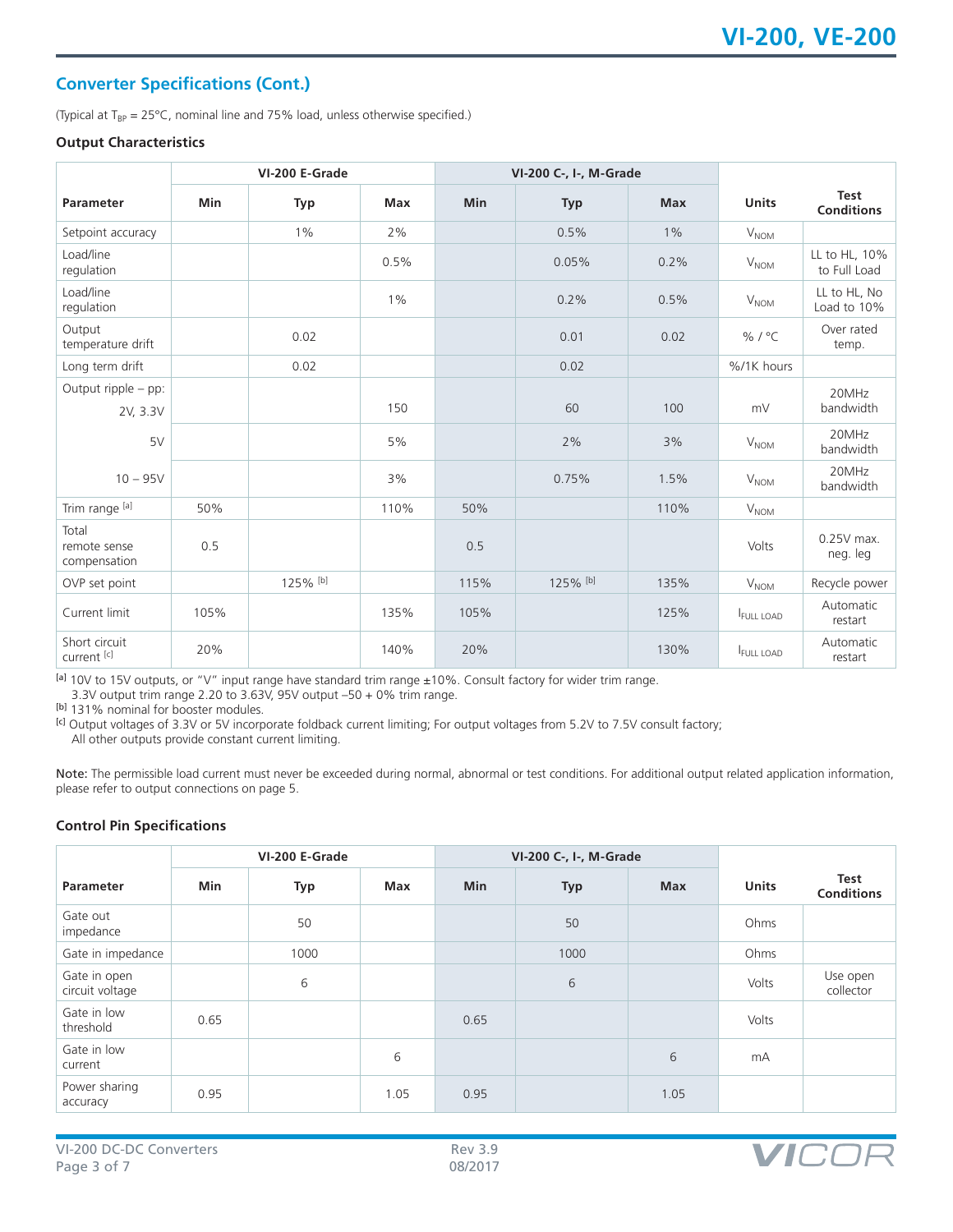## **Converter Specifications (Cont.)**

(Typical at  $T_{BP} = 25^{\circ}$ C, nominal line and 75% load, unless otherwise specified.)

#### **Dielectric Withstand Characteristics**

|                        | VI-200 E-Grade |     |     |            | VI-200 C-, I-, M-Grade |            |                  |                                  |
|------------------------|----------------|-----|-----|------------|------------------------|------------|------------------|----------------------------------|
| <b>Parameter</b>       | Min            | Typ | Max | <b>Min</b> | <b>Typ</b>             | <b>Max</b> | <b>Units</b>     | <b>Test</b><br><b>Conditions</b> |
| Input to output        | 3,000          |     |     | 3,000      |                        |            | $V_{RMS}$        | Baseplate<br>earthed             |
| Output to<br>baseplate | 500            |     |     | 500        |                        |            | V <sub>RMS</sub> |                                  |
| Input to baseplate     | ,500           |     |     | 1,500      |                        |            | V <sub>RMS</sub> |                                  |

## **Thermal Characteristics**

| VI-200 E-Grade                            |     |            |     | VI-200 C-, I-, M-Grade |             |            |              |                                         |
|-------------------------------------------|-----|------------|-----|------------------------|-------------|------------|--------------|-----------------------------------------|
| <b>Parameter</b>                          | Min | Typ        | Max | <b>Min</b>             | Typ         | <b>Max</b> | <b>Units</b> | Test<br><b>Conditions</b>               |
| Efficiency                                |     | $78 - 88%$ |     |                        | $80 - 90\%$ |            |              |                                         |
| Baseplate to sink<br>thermal impedance    |     | 0.07       |     |                        | 0.07        |            | °C/Watt      | With Vicor<br>P/N 20266                 |
| Thermal<br>shutdown [d]<br>(Drivers only) | 90  | 95         | 105 | 90                     | 95          | 105        | $^{\circ}$ C | Cool and<br>recycle power<br>to restart |

[d] No overtemp protection in booster modules.

#### **Mechanical Specifications**

|                  | VI-200 E-Grade |              |                |                | VI-200 C-, I-, M-Grade |               |                   |                                  |
|------------------|----------------|--------------|----------------|----------------|------------------------|---------------|-------------------|----------------------------------|
| <b>Parameter</b> | Min            | Typ          | Max            | Min            | <b>Typ</b>             | <b>Max</b>    | <b>Units</b>      | <b>Test</b><br><b>Conditions</b> |
| Weight           | 5.7<br>(160.2) | 6.3<br>(178) | 6.9<br>(195.8) | 6.6<br>(187.2) | 7.3<br>(208)           | 8.<br>(228.8) | Ounces<br>(Grams) |                                  |

#### **Product Grade Temperatures**

| <b>Parameter</b> | <b>Storage</b>  | <b>Operating</b> | <b>Units</b> | <b>Notes</b>                               |
|------------------|-----------------|------------------|--------------|--------------------------------------------|
|                  | $-20$ to $+100$ | $-10$ to $+85$   | $\circ$      |                                            |
|                  | $-40$ to $+100$ | $-25$ to $+85$   | $\circ$      | Overtemperature shutdown                   |
|                  | $-55$ to $+100$ | $-40$ to $+85$   | $\circ$      | 95°C typical (recycle power<br>to restart) |
| M                | $-65$ to $+100$ | $-55$ to $+85$   | $\circ$      |                                            |

## **Maximum Capacitance, Rated Output Voltage <5V**

| Rated $V_{OUT}$ (V) | $I_{OUT}$ Rating (A) | C <sub>MAX</sub> (µF) | $I_{\text{OUT}}$ Rating (A) | $C_{MAX}(\mu F)$ |
|---------------------|----------------------|-----------------------|-----------------------------|------------------|
| 2 to $<$ 3          | ≥∣∪                  | 500                   | >10 to 40                   | 5000             |
| $3$ to $<$ 5        | ≥∣∪                  | 1000                  | >10 to 40                   | 5000             |

#### **Maximum Capacitance, Rated Output Voltage** ≥**5V**

| Rated $V_{\text{OUT}}(V)$ | $P_{OUT}$ Rating (W) | $C_{MAX}(\mu F)$ | $P_{OUT}$ Rating (W) | $C_{MAX}(\mu F)$ |
|---------------------------|----------------------|------------------|----------------------|------------------|
| 5 to $< 7.5$              | $\leq 50$            | 1000             | >50 to 200           | 1500             |
| 7.5 to $<$ 10             | $\leq 50$            | 400              | >50 to 200           | 700              |
| 10 to $<$ 28              | $\leq 50$            | 400              | >50 to 200           | 500              |
| >28                       | $\leq 50$            | 150              | >50 to 200           | 250              |

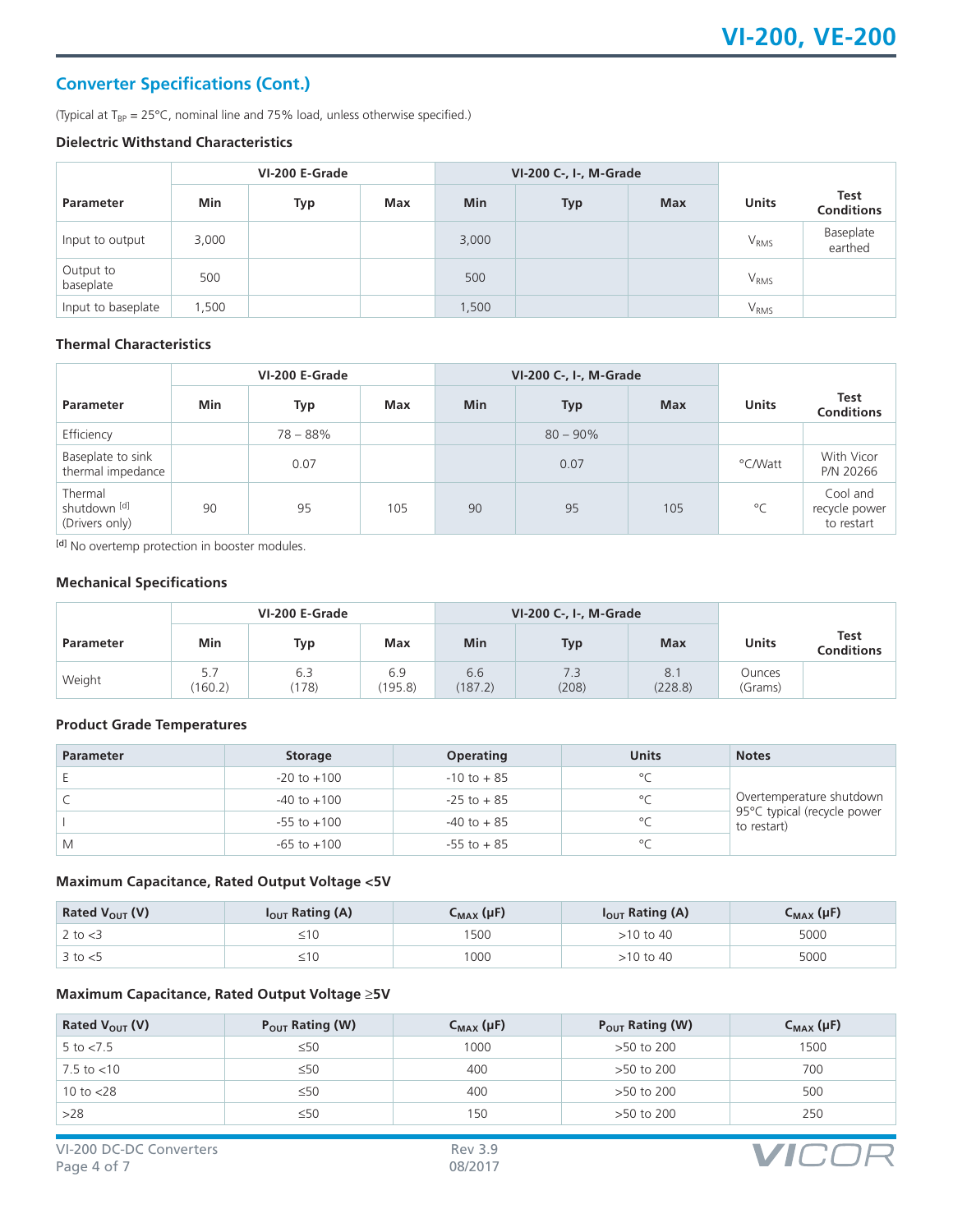## **Basic Module Operation**



*Figure 1 — Basic module operation requires fusing, grounding, bypassing capacitors.\* See [Design Guide & Applications Manual.](http://www.vicorpower.com/documents/applications_manual/DesignGuideAppsManual_200J00.pdf)*

#### **Output Connections and Considerations**

The permissible load current<sup>[e]</sup> must never be exceeded during normal, abnormal or test conditions. Converters subject to dynamic loading exceeding 25% of rated current must be reviewed by Vicor Applications Engineering to ensure that the converter will operate properly.

Under dynamic load, light load, or no load conditions, the converter may emit audible noise. Converters that utilize remote sense may require compensation circuitry to offset the phase lag caused by the external output leads and load impedance. Remote Sense leads must be protected for conditions such as lead reversal, noise pickup, open circuit, or excessive output lead resistance between the sense point and the converters output terminals. For applications that may draw more than the rated current, a fast acting electronic circuit breaker must be utilized to protect the converter. Under no circumstance should the rated current be exceeded. Utilizing or testing of current limit or short circuit current will damage the converter. Ensure that the total output capacitance connected to the converter does not exceed the limits on Page 4.

[e] Permissible load current:

*Nominal Power Rating Nominal*  $V_{OUT}$ 

## **Storage**

Vicor products, when not installed in customer units, should be stored in ESD safe packaging in accordance with ANSI/ESD S20.20, "Protection of Electrical and Electronic Parts, Assemblies and Equipment" and should be maintained in a temperature controlled factory/warehouse environment not exposed to outside elements controlled between the temperature ranges of 15ºC and 38ºC. Humidity shall not be condensing, no minimum humidity when stored in an ESD compliant package.

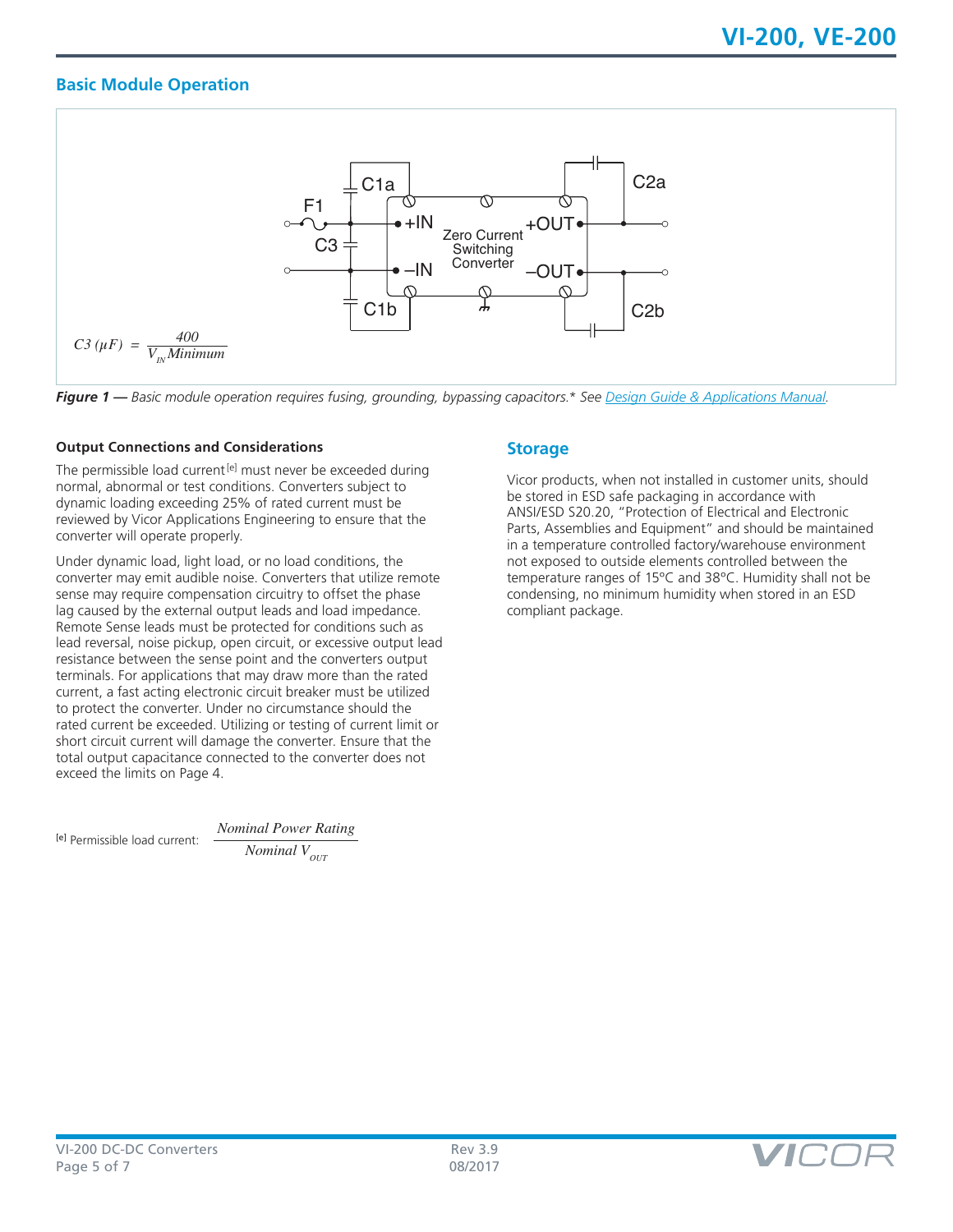## **Mechanical Drawing**



#### **Packaging Options**

**SlimMod**

Flangeless package



4.60"L x 1.80"W x 0.50"H (116,8 x 45,7 x 12,7mm)

To order the SlimMod configuration add the suffix "–S" to the standard module part number.

Qty (2) grounding clips are included with each SlimMod *P/N 32187*

**FinMod**

Flangeless package with integral heat sink



Longitudinal, 0.25"(6.35mm) fins — add suffix "–F1" Longitudinal, 0.50"(12.7mm) fins — add suffix "–F2"



Transverse, 0.25"(6.35mm) fins — add suffix "–F3" Transverse, 0.50"(12.7mm) fins — add suffix "–F4"

Available with longitudinal or transverse fins of 0.25"(6.35 mm) or 0.50"(12.7mm) height. Add the appropriate suffx to the module part number.

Qty (4) grounding clips are included with each FinMod F1, F2 P/N 32185 F3, F4 P/N 32186

#### **MegaMod**

Chassis mount alternatives, one, two, or three outputs: up to 600W



1 up – 4.9¨ x 2.5¨ x 0.62¨ (124,4 x 63,5 x 15,7mm) 2 up – 4.9¨ x 4.9¨ x 0.62¨ (124,4 x 124,4 x 15,7mm) 3 up – 4.9¨ x 7.3¨ x 0.62¨ (124,4 x 185,4 x 15,7mm)

**BusMod**



4.60"L x 2.40"W x 1.08"H (116,8 x 61,0 x 27,4mm)

To order the BusMod fully assembled, add suffix "–B1" to the standard module part number.

*To order the BusMod separately:* Full-sized BusMod — P/N 06322 [See BusMod Mechanical Drawings for more details.](http://asp.vicorpower.com/CADPDF/2R4R4J.PDF)

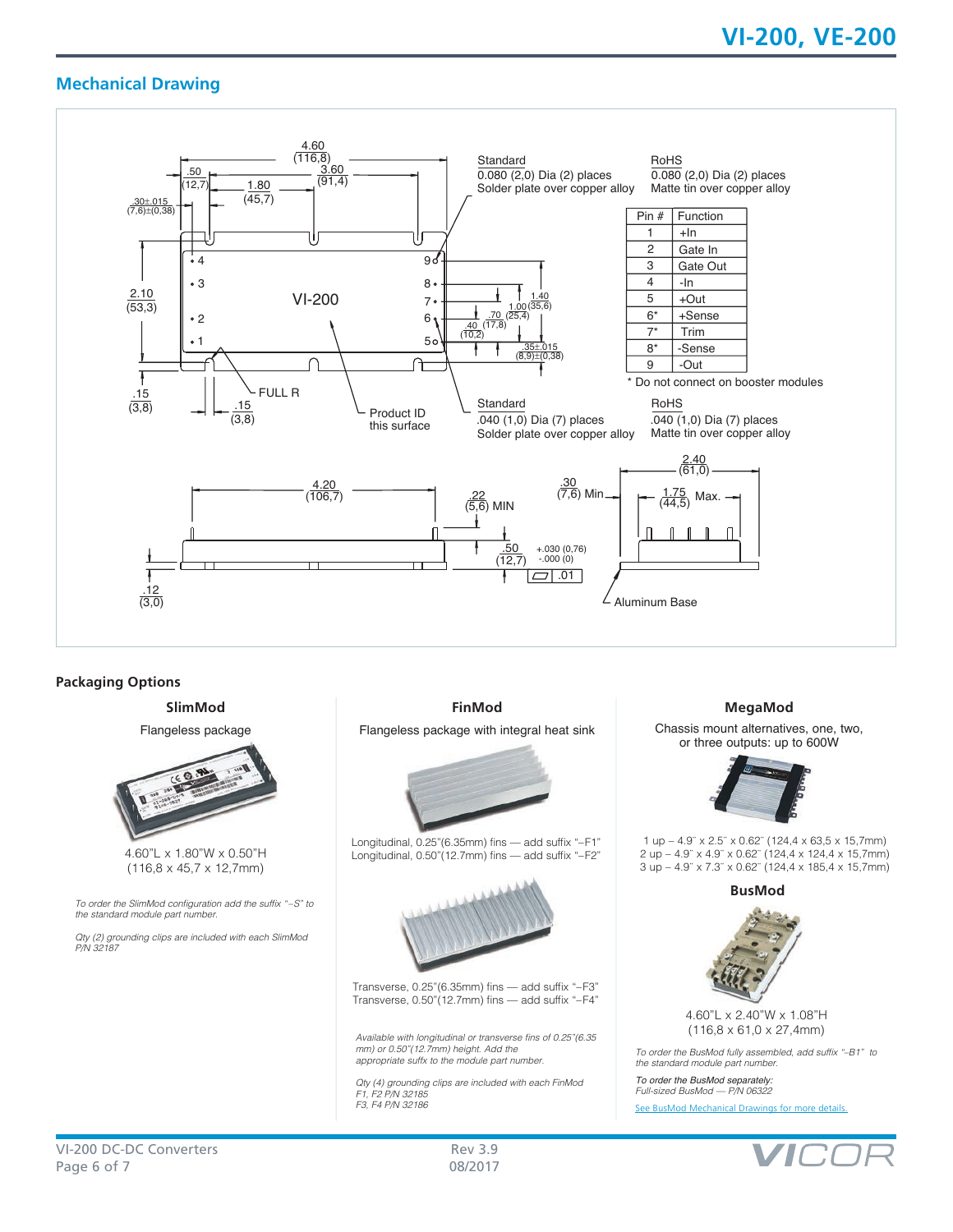#### Vicor's comprehensive line of power solutions includes high density AC-DC and DC-DC modules and accessory components, fully configurable AC-DC and DC-DC power supplies, and complete custom power systems.

Information furnished by Vicor is believed to be accurate and reliable. However, no responsibility is assumed by Vicor for its use. Vicor makes no representations or warranties with respect to the accuracy or completeness of the contents of this publication. Vicor reserves the right to make changes to any products, specifications, and product descriptions at any time without notice. Information published by Vicor has been checked and is believed to be accurate at the time it was printed; however, Vicor assumes no responsibility for inaccuracies. Testing and other quality controls are used to the extent Vicor deems necessary to support Vicor's product warranty. Except where mandated by government requirements, testing of all parameters of each product is not necessarily performed.

#### **Specifications are subject to change without notice.**

Visit [http://www.vicorpower.com/vi-200\\_vi-j00](http://www.vicorpower.com/vi-200_vi-j00) for the latest product information.

#### Vicor's Standard Terms and Conditions and Product Warranty

All sales are subject to Vicor's Standard Terms and Conditions of Sale, and Product Warranty which are available on Vicor's webpage ([http://www.vicorpower.com/termsconditionswarranty\)](http://www.vicorpower.com/termsconditions) or upon request.

#### Life Support Policy

VICOR'S PRODUCTS ARE NOT AUTHORIZED FOR USE AS CRITICAL COMPONENTS IN LIFE SUPPORT DEVICES OR SYSTEMS WITHOUT THE EXPRESS PRIOR WRITTEN APPROVAL OF THE CHIEF EXECUTIVE OFFICER AND GENERAL COUNSEL OF VICOR CORPORATION. As used herein, life support devices or systems are devices which (a) are intended for surgical implant into the body, or (b) support or sustain life and whose failure to perform when properly used in accordance with instructions for use provided in the labeling can be reasonably expected to result in a significant injury to the user. A critical component is any component in a life support device or system whose failure to perform can be reasonably expected to cause the failure of the life support device or system or to affect its safety or effectiveness. Per Vicor Terms and Conditions of Sale, the user of Vicor products and components in life support applications assumes all risks of such use and indemnifies Vicor against all liability and damages.

#### Intellectual Property Notice

Vicor and its subsidiaries own Intellectual Property (including issued U.S. and Foreign Patents and pending patent applications) relating to the products described in this data sheet. No license, whether express, implied, or arising by estoppel or otherwise, to any intellectual property rights is granted by this document. Interested parties should contact Vicor's Intellectual Property Department.

Contact Us: <http://www.vicorpower.com/contact-us>

## **Vicor Corporation**

25 Frontage Road Andover, MA, USA 01810 Tel: 800-735-6200 Fax: 978-475-6715 [www.vicorpower.com](http://www.vicorpower.com)

**email**

Customer Service: [custserv@vicorpower.com](mailto:%20custserv%40vicorpower.com?subject=) Technical Support: [apps@vicorpower.com](mailto:apps%40vicorpower.com?subject=)

©2017 Vicor Corporation. All rights reserved. The Vicor name is a registered trademark of Vicor Corporation. All other trademarks, product names, logos and brands are property of their respective owners.